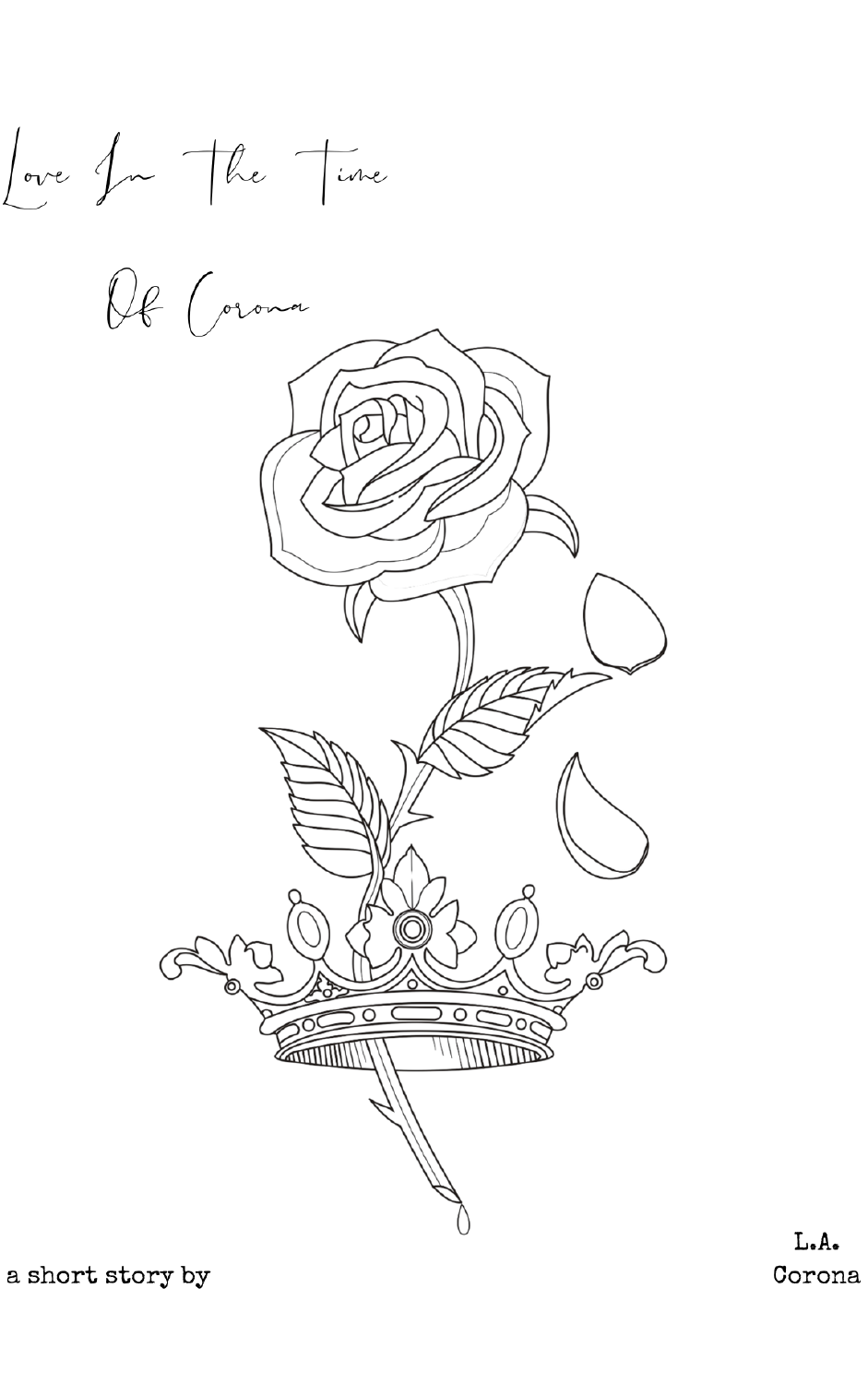## *Prelude*

Corona - like the ring around the sun. A crown that brings waves to elevation beyond that of the seas. A crown that turns pebbles of sand crimson. Corona - also a name of firsts and lasts. An honor to some, a curse to others. What is in a name, but a thought, but a lineage of past sufferings and triumphs. What is in a name, Corona, mine, my last, but the pronunciation of each letter with mistrusting delay, when once upon a time, it was said loudly, carrying the glorious weight of ego. Humbled ego, as it is the only one it's ever known. What is in a name, but a promise, a surrender, an understanding. Like the ring around the sun, it shields, it protects, it creates. Corona - like the ring around the sun.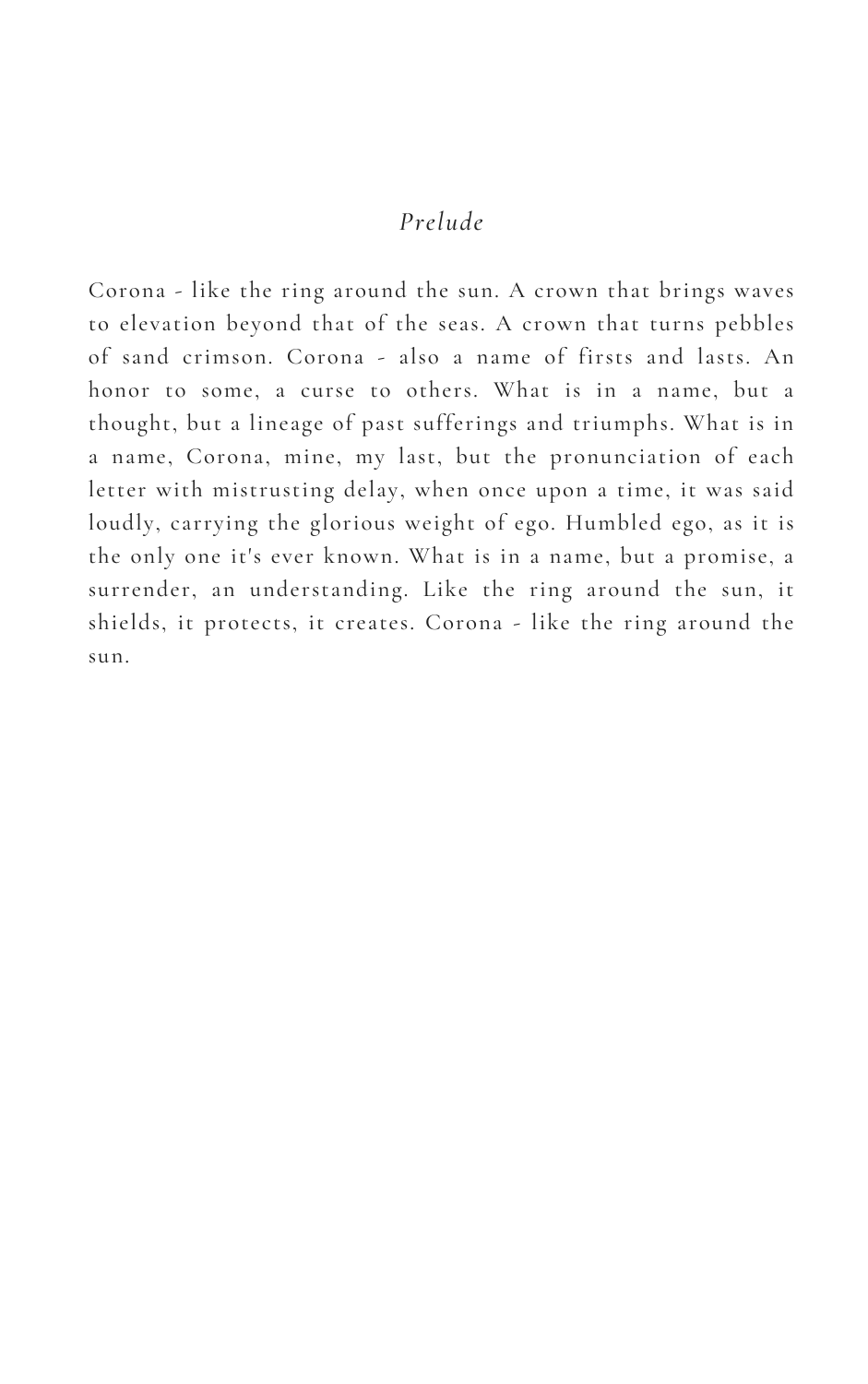[Day 10]

It was inevitable - the clouds of gloom always reminded her of a faraway love. It was day 17 since he'd left and day 10 of the now mandated quarantine. Irrevocably, the world had been falling apart just as fast as their longing for each other had grown into worry. No one had put serious thought towards the severity of the virus that would go on to becoming a pandemic reaching all corners of the world. Leaders had failed them, racial crimes had reached new peaks, and shelves that had never been empty were now collecting dust. Change had come; and no one body was prepared.

Time had stopped towards the beginning of a new decade, yet all she could think about was the last time protection cradled the dark of her mind. The sentiment had come from him only once before: *The month of December suits you*. An artistic flow of

written words that reminded her of a time when the weight of blankets created the warmest illusion of security. It was fulfillment through faces of tigers, horses, and superfluous designs only Mexican fabric could wear. It was also the thought of the grey bottoms he used on cold winter nights, never failing to pull her attention towards her favorite delicacy. However, the craving for physical touch had surpassed the sexual, for what was once deemed normal was suddenly and quickly becoming taboo. As a self-proclaimed writer, pen to paper was what she called on the most. Love letters were prepared every other day only to recognize that the trip from West to East could contaminate. Coming to terms with the distance while combating both the virus and the copious amount of human ignorance was something that never quite came to be.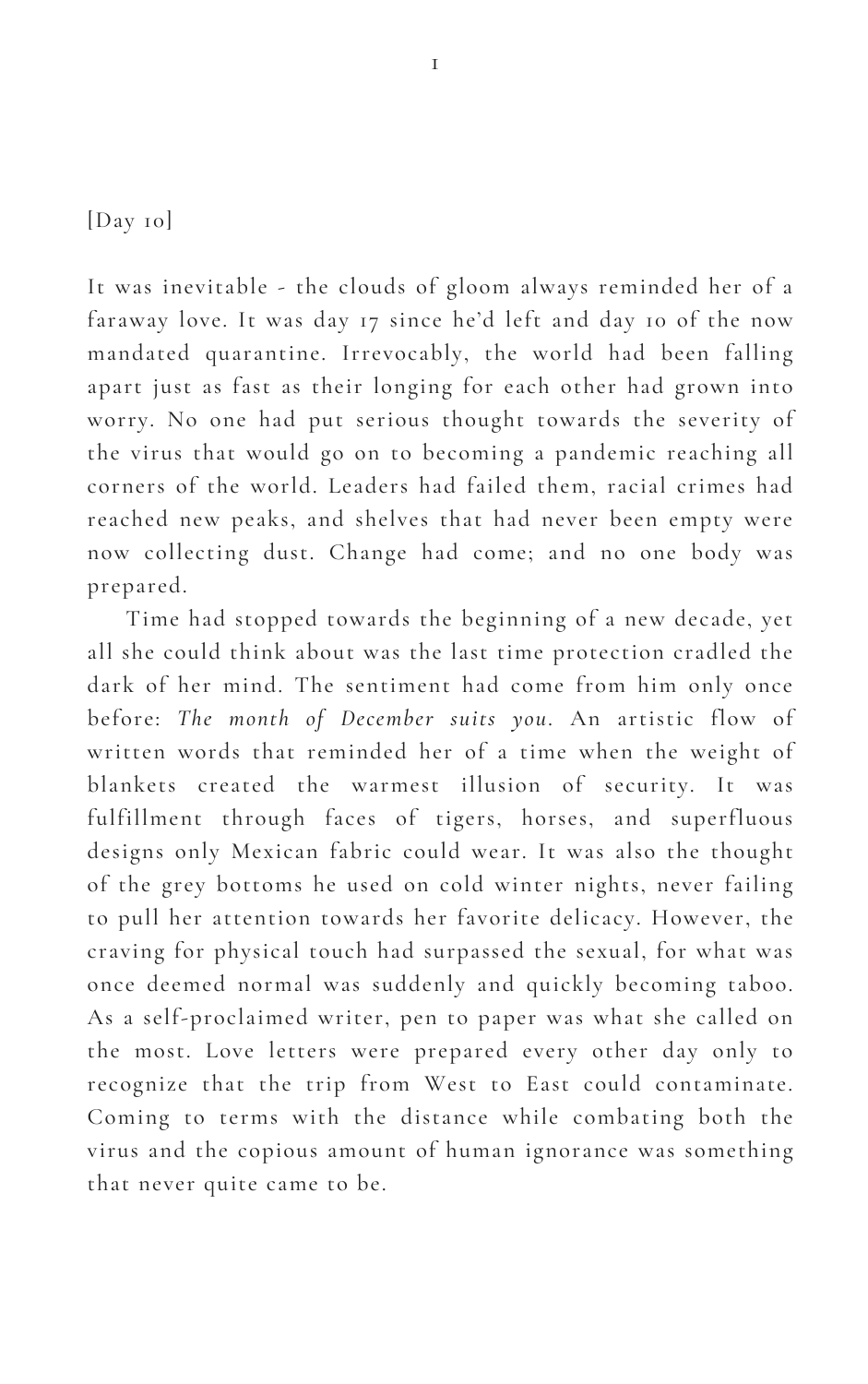The spread of the disease resembled that of thunder and lightning; an unavoidable sound with a delayed visual that devised a deeper delay in response. Only those in the midst of it could hear the tormenting cries of the sky and move with reason. The U.S. had its warning behind protected screens, but it was too late. The reaction was none as the clamoring thunder inched close enough to soil the ears of the heedless blind with blood. The moment came and went in which movement was still allowed, and as devastated as she was, she had to accept that throughout this historical time, they would be apart.

While the world's condition was fragile, so were the minds of the people inviting panic into their homes. Devious were the thoughts controlled by fear, immersing themselves into weakened beliefs in faith. But it was the lack of the physical that controlled the weakest parts of her. Those who could make statements of tangible love were lucky: the warmth of a chest, the safe haven in the bent of an elbow, a good morning kiss, and a squeeze to a clammy hand just in time for bed. Present time allotted them to see one another's world through small screens. Opposite coasts came with different time zones and weather conditions that seemed miserable to live in unless on vacation. They would mimic each other in dance and grin as they played pretend in the presence of his snow. He would call her with a view of falling specs of white amongst a tree filled canvas while Christmas songs lingered in the background. It was a temporary happiness as distance was never part of the plan.

- Night and Day -

Her four wall confinement was on the second floor of a two story house consisting of two windows which almost always remained open to the street below, never stopping her from undressing without caution. Her concern for private indecency was none, for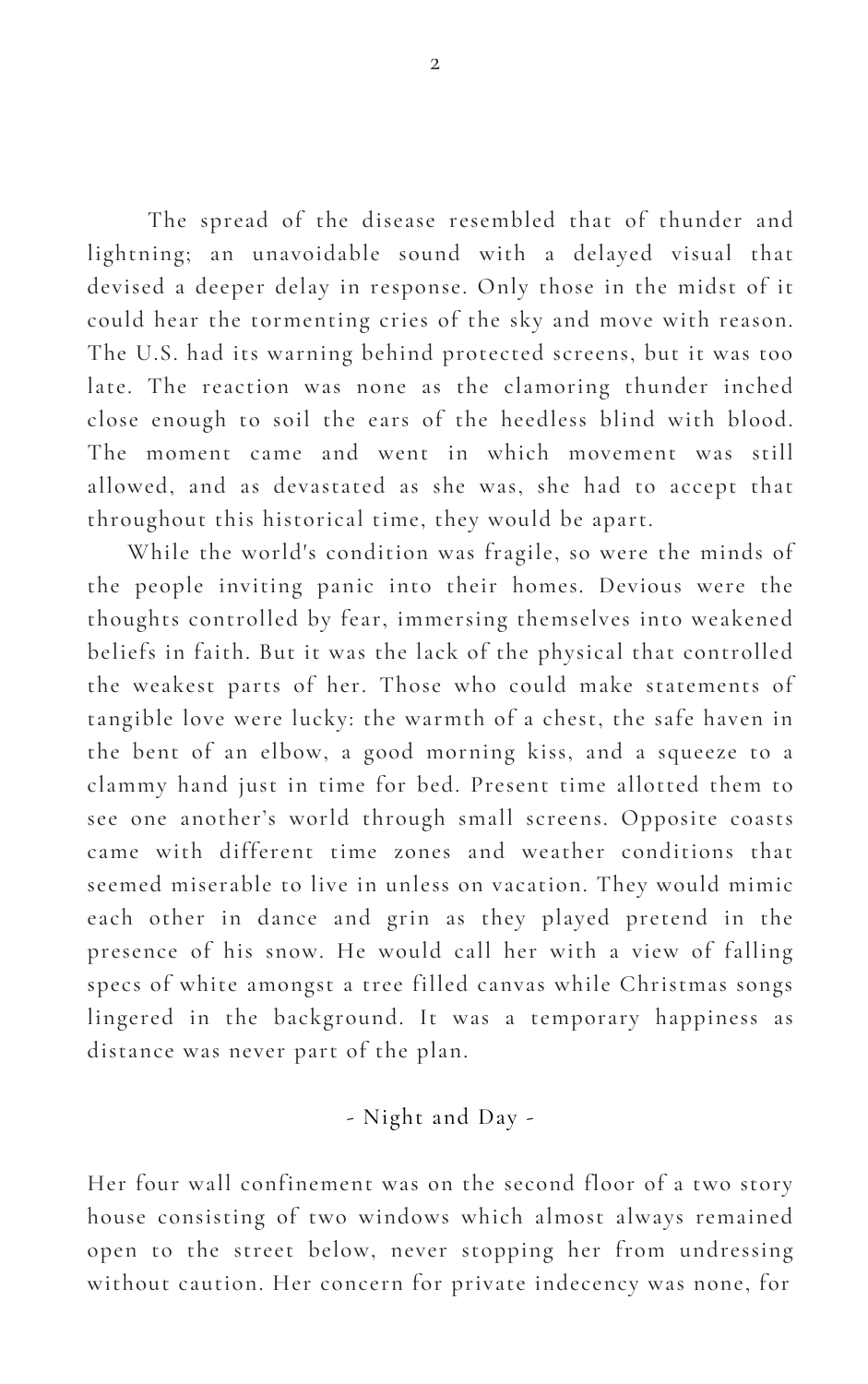she preferred to be an unhinged shadow moving at her own accord. Certainly, her body wasn't something she sought to put on display; although the romanticized veil of lights against her skin would transform her into something she liked. The view from her window was exquisite, especially at night. She would light up a pair of tea lights that outlined the frame, highlighting the brims of rooftops across the way, simulating the curves of the earth-made hills behind them. It was their silhouette in sight that seemed to cure the world of all its illnesses, even if only for the night.

During the light of day she would, without expression, catch a glimpse of herself through her bedroom mirror, taking notice of the shifting light to her lingering facades of youth. The lighting gave truth to her most dominant features: the thick of her brows were untamed, the pale of her skin shed light on her sprinkles of brown, and the strands of her black hair seemed to bloom alongside the flowers birthed by spring. Each feature was simultaneously dark and soft, paralleling the often dreadfully weary nights. One would tire from counting the endless tosses and turns that came more often than not. But on the nights where the patter of rain would soothe and the cricket-like frog hymns would surprise, those were the nights that would pacify her to dream dreamless dreams.

-------

Half of the world spoke in solidarity while the other half wrestled in arrogance. 20,000 souls was today's number mean while the assumed leader of the U.S. aimed to lead his people down a catastrophic road: to resume with business as usual so that the health of the economy would override that of the public's. Those in power had never been interested in progress, only the promise of more power. It was difficult to imagine the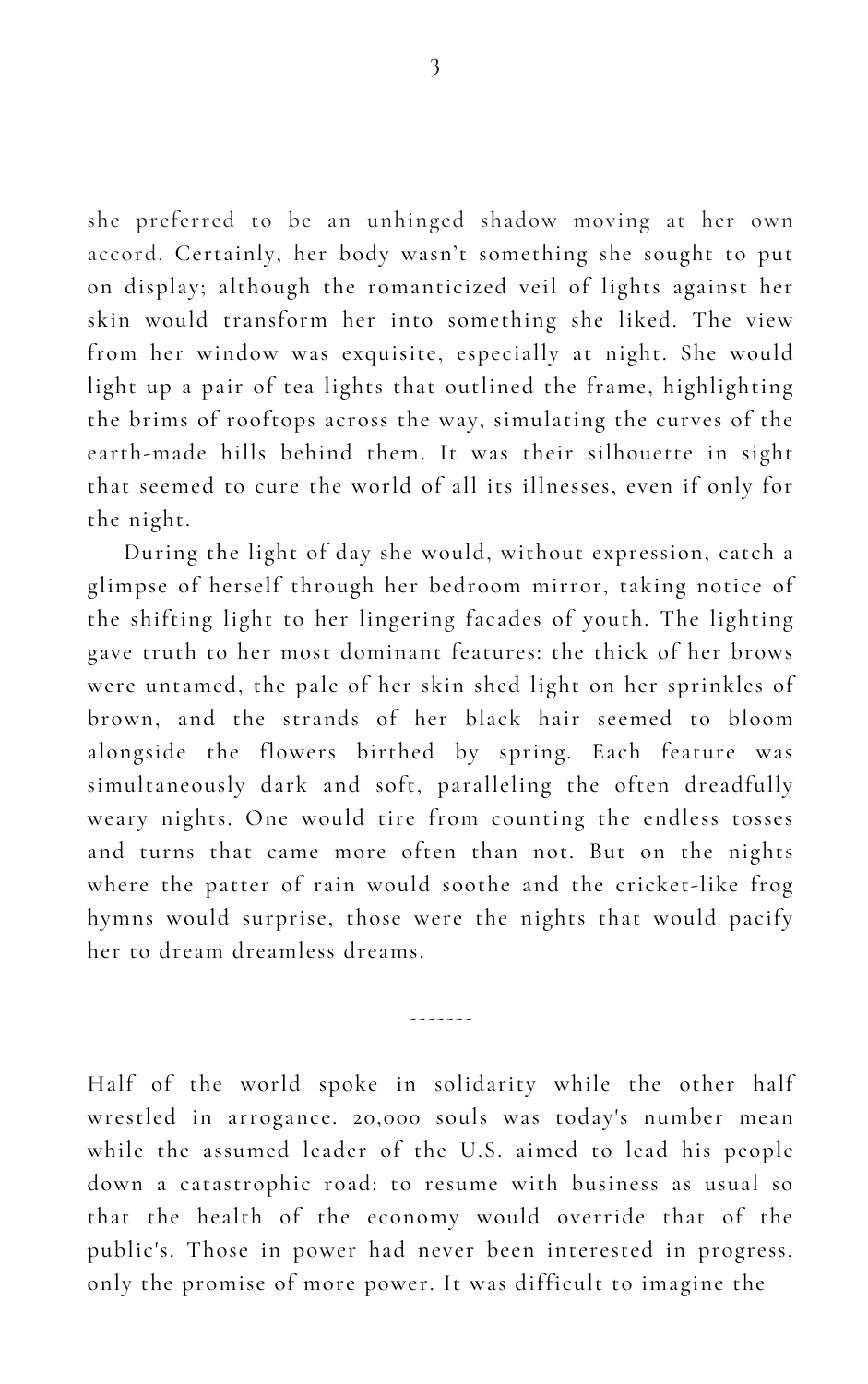light at the end of the tunnel, the shooting star of hope, the silver lining that somehow made life tolerable. She couldn't helput begin her days in fear, undressing in defeat, removing the silver lining from her skin, shedding flakes of distress onto the ambiguity of her future.

There was an uneasiness that passed through her every three days or so, causing her to question the existence of truth. Fact and opinion had begun to merge, creating streams of doubt she wished to sanitize with the help of the only outlet keeping her afloat. Art in all its forms had become her only surrounding ailment that was both tangible and obscure. Art was the lie that lived in the justness of the truth she seeked. She searched, not for understanding, but for discovery.

## - Perspective -

Perspective was an ally all on its own; a shift in perspective had become a necessity and possibly a cure to the noise inducing anxiety. She had been inspired by a probing question: 'What if this virus was an ally in our evolution?' As of late, the normal percentage of pollution had ceased, while rain, usually absent, had blessed her withered lands. The virus had ironically gifted her home with the capacity to breathe again, to take a break and bask in sweet stillness. It would have been ignorant to say that the spread of a deadly virus was the answer to the curbing of climate change, but the notable differences were worth admiring, despite their temporary lifespan. She realized that her outlook needed to say, 'We will rise again, but towards a different goal.'

Until now, the world had moved at a speed that had interfered in noticing, let alone appreciating, detail in the mundane. This time had been a gift of reflection on not only the self, but on the machine generations had served and complied with their entire lives. This machine had strategically created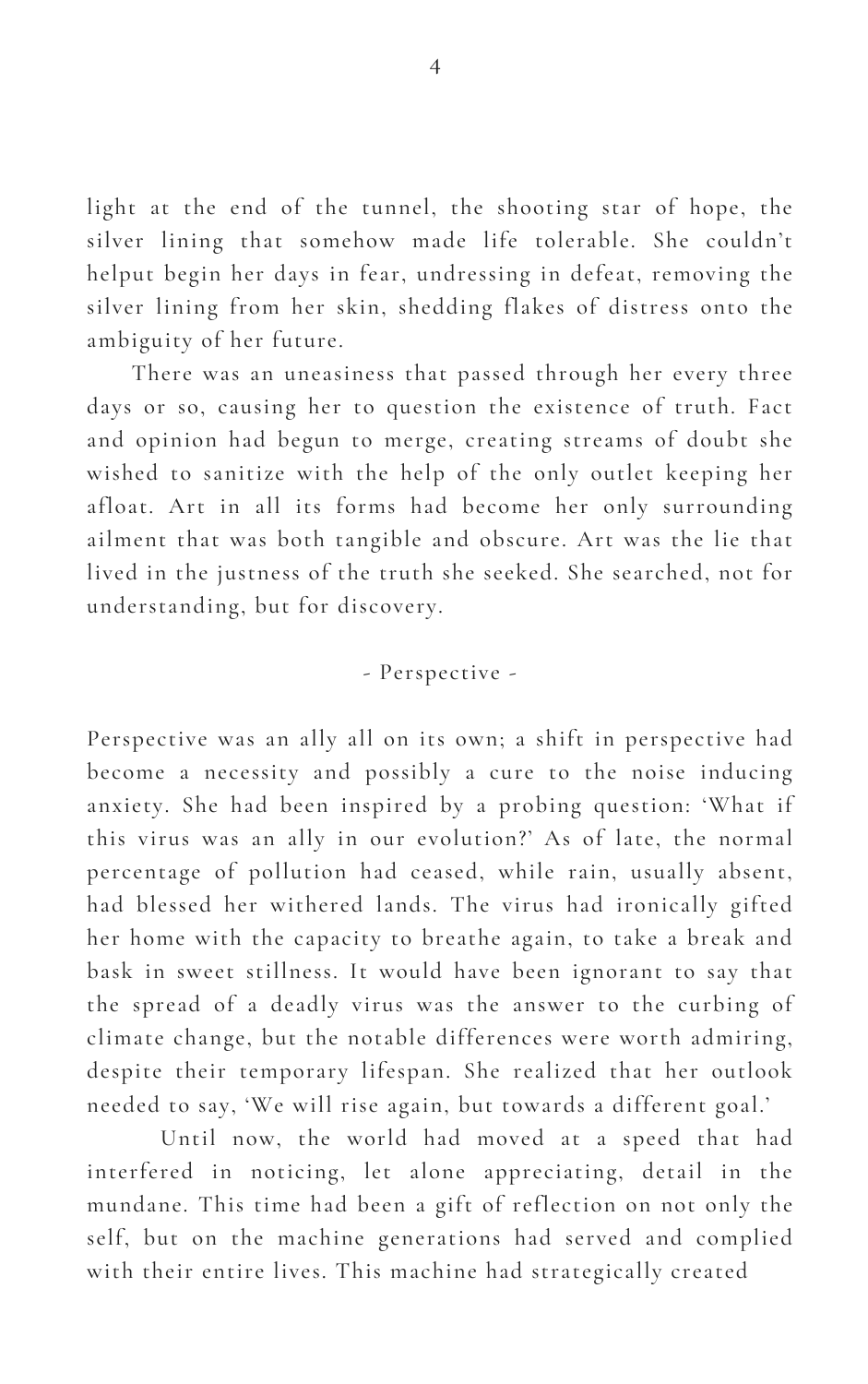5

obstacles in order to trap diversity in the nosebleed section. It was a system that was not broken, rather exceeding in what it was invented to do: suppress the ' other' until the end of time by embedding injustices in contrived rules and laws. It was time to think about reshaping the way of life they had been forcefully fed. She wanted to re-imagine a normal that gave the world the health it was deprived of. To be normal was to continue the struggle of those already struggling. To be normal was to continue the assimilation of those absorbed in wealth and selfappointed privilege. She wanted nothing more than to be a part of creating a diversion in the existing order - to be different, because different had always surpassed the norm.

The day was generous in its temporary detachment of the misery that would come from the grinding of her teeth. She had stood in silence, inhaling the calm engraved in each yellow petal that swayed in the early morning's breeze, basking in the blessings of prayer from the night before. It was nature and baskets of gratitude that carried her back to a house that she had never lived in prior to the outbreak. After 21 years of being 15 minutes away from her beloved Downtown Los Angeles, she was now in a much more appeasing house, filled with space and neighbors who kept to themselves; 75 minutes without crowds was what now stood in between her and home. The streets were absent of clutter and speed bumps, while memories of a man mending shoes and another selling *esquites* were blurred into seclusion. The old house housed a family of four in a one bedroom duplex that had been deteriorating at a dangerous speed. Nevertheless, it was home. It was also a forced acceptance that opened her eyes to her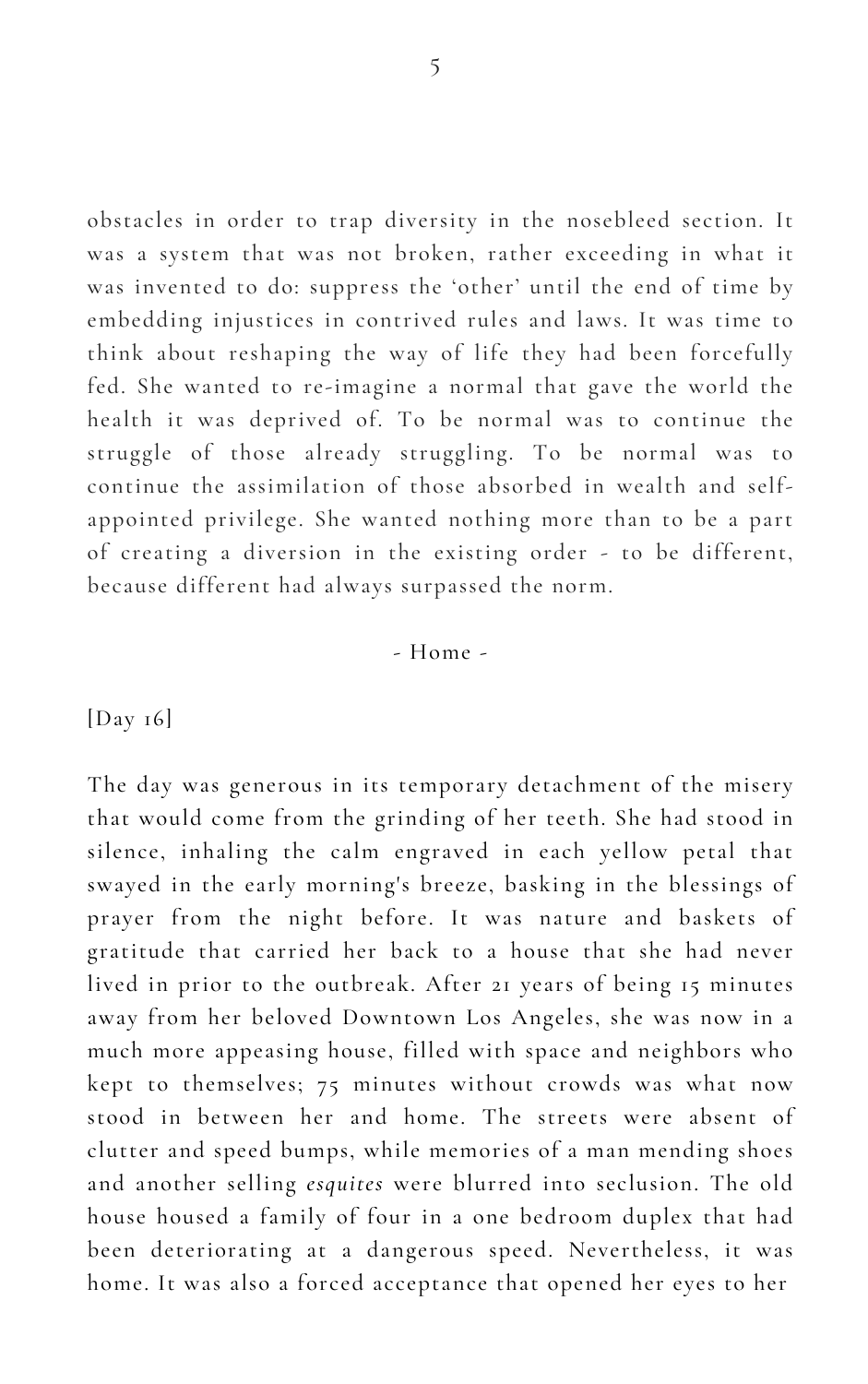present; as she watched bits of pollen dance around her in mesmerizing patterns on a mission to diversify the white that now surrounded her, she realized that the luxury of certainty was no more.

Strange was to hear frogs outside her windows when all she could hear in the city were either love stricken cats or airplanes on their descent into the airport. The distance between cities believed pollen essential, migrating like she did, planting unexpected beauty into uncharted territory. Greed and all its companions had been destroying the works of mother nature before the pandemic: the decimation of the ozone layer, the seeping toxins in the pores of all things breathing, the weeping of mother nature in forms of fires, floods, and droughts, and the madness of corruption in the unbalanced division of time. Wonderful was to witness the destroyers of the world squeezed into stillness, while the natural world began taking steps towards

healing itself.

Common was to have a variety of visitors ranging from rabbits to lizards, to the one permanently placed on her back. Hummingbirds were the antidotes against melancholy - each with their own purpose would roam among needle covered cacti and over and under the greens of her fruit trees; they would press themselves against the calming scent of lavender buds while respecting the magic of the Aloe Vera plants; it was an appreciation for the mint they frequently sampled and the rosemary they seldom nibbled, never failing to relish in the sweetness of both the fig and guayaba trees. Their presence brought excitement and reassurance during times of distress.

Although unfinished, with bricks that did not match and weeds that would not stop, her new backyard had surpassed expectations of what it would be like to live with nature at her fingertips. But even with the blessing of unaltered beauty, she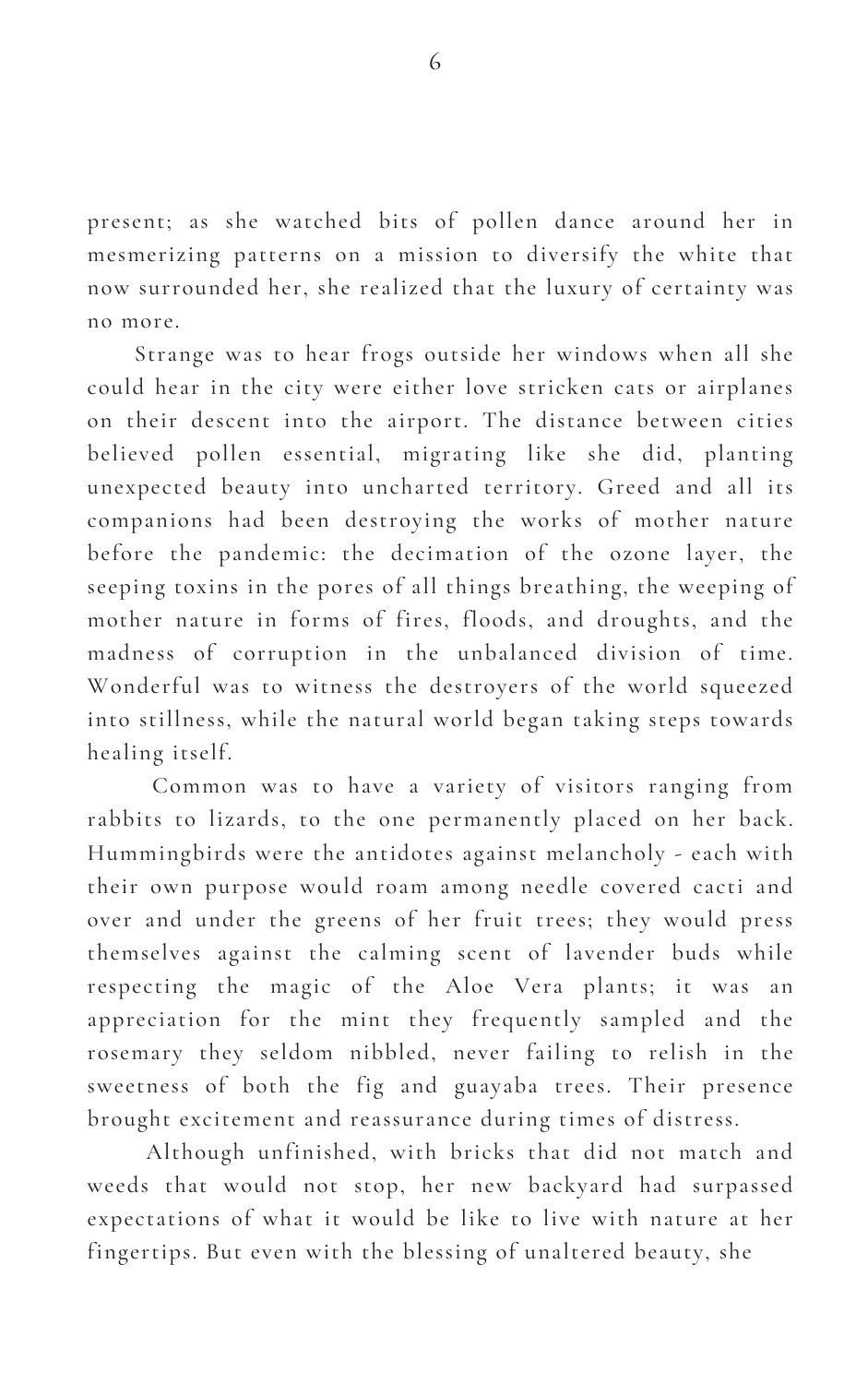could not escape the precision of the debilitating fear bringing havoc on her attempts towards happiness. Memories were her anchors for remembrance - but it was the unaccounted for subtleties that were slipping away. She could not remember what he smelled like. The clothes belonging to him had been washed several times, stripping the fabrics from their purpose. Her body craved hands of lust and love, but could not remember what it felt like to be touched. Her mind ached for stimulation and passion, but could not remember the last time he had searched her soul. Forgetting was her biggest fear.

- Memory -

Leaned against the wall directly in front of her bed was a medium sized scrap of wood; a hand drawn portrait of her and him on the eve of their five month anniversary. The story was that this work

of art was that of a man of the streets impacted by homelessness; the talent that burned inside of him could never be erased, regardless of where he slept. He had approached them, as they settled over the wooden bar top stools, with politeness in his voice and kindness in his eyes. Upon agreeing to be captured in moments of fluidity, they looked around at the dream located in a crevice of Downtown Los Angeles. There were scattered vases along the walls, each with the shadow of a single flower, illuminated by the melting wax beside them. French tongue had tickled their ears while foreign wine teased their lips - if those dark blue walls could speak, they would whisper in accents of seduction. They were one of three couples at the French bistro, so petite that the six of them were deemed a crowd. Across the way, on the other side of the bar, sat the talented man consumed in his focus for detail, never to know the joy this would bring hem for years to come. Strokes of black bled onto the imperfect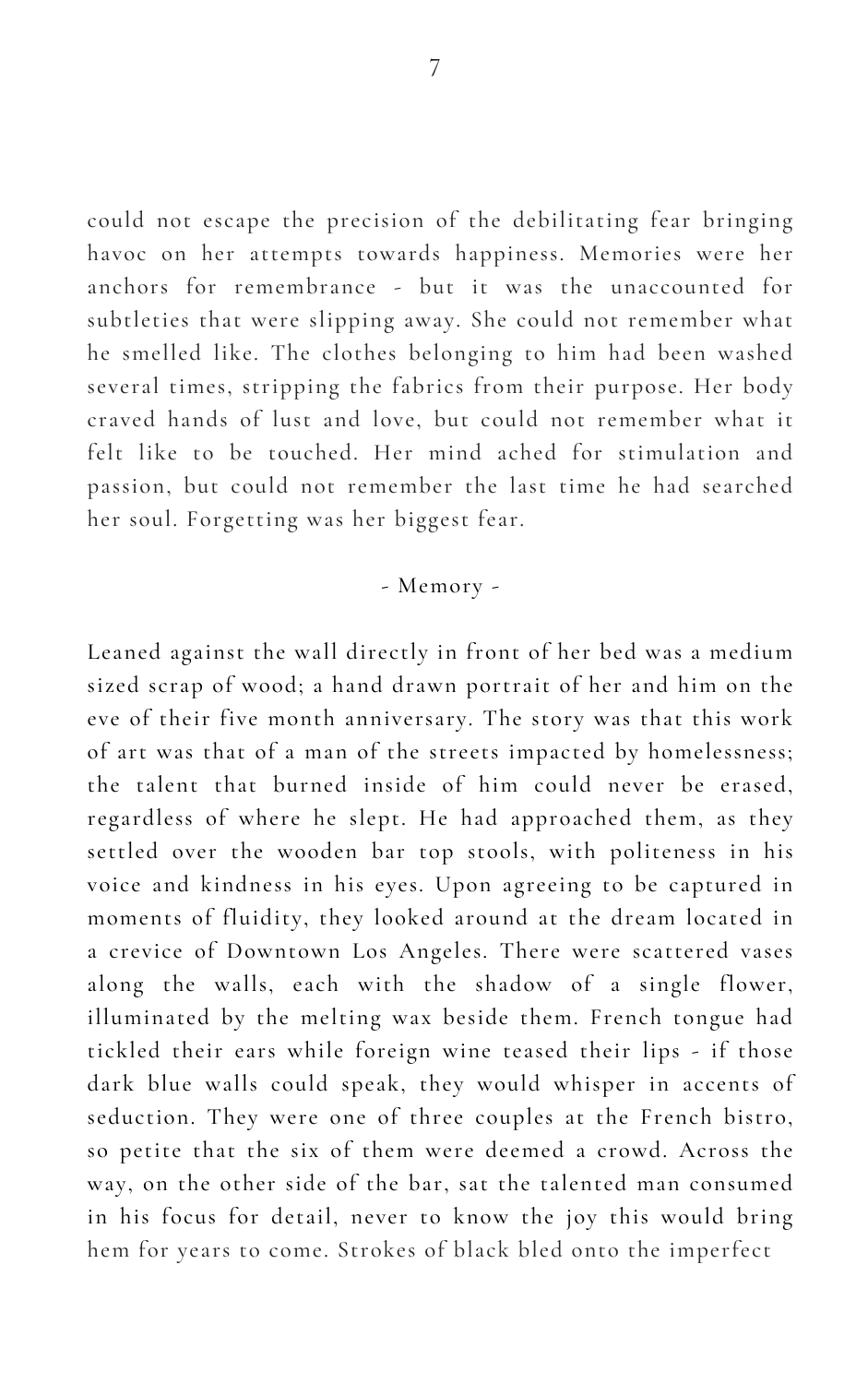wood, perfectly capturing the faces of two people in love. He caught the alluring slant in his eyes, along with the most underrated lips she had ever kissed. Proof of the dancing that followed lived only in her memory. as the lack of distraction was evident enough of the moment itself.

[Day 20]

One could make the bold statement that masochism ran in her blood. It had been a surprise to her that it did not happen sooner - the ugliness that it is to be consumed by envy. She would watch both strangers and acquaintances in their own definitions of love and hated them for it. And although today was the first of this imposing gloom, it certainly was far from the last. It was a struggle to frequent the reminder to take each day as it came, with the only steadiness existing in the cracking of her flickering

flames. The heat would trigger memories of him and her and nothing more.

There had been a time when slow dances had moved empty houses into fruition with passion alone. On such occasions, before making love, he would use his hands to slowly caress the bare of her legs from the bottom up to the thick of her thighs. Her legs were long and open to a pair of hands adorned with scars of snakes and past mistakes. The fact that he was now missing from her created an unappeasable hunger. The quiet that would come from a darkened sky would at times cure the ugly enveloped in her thoughts, making space for memory after memory. Some were sweet but most were salacious. It was this recollection of memories that helped preserve the intimacy of what once was.

-------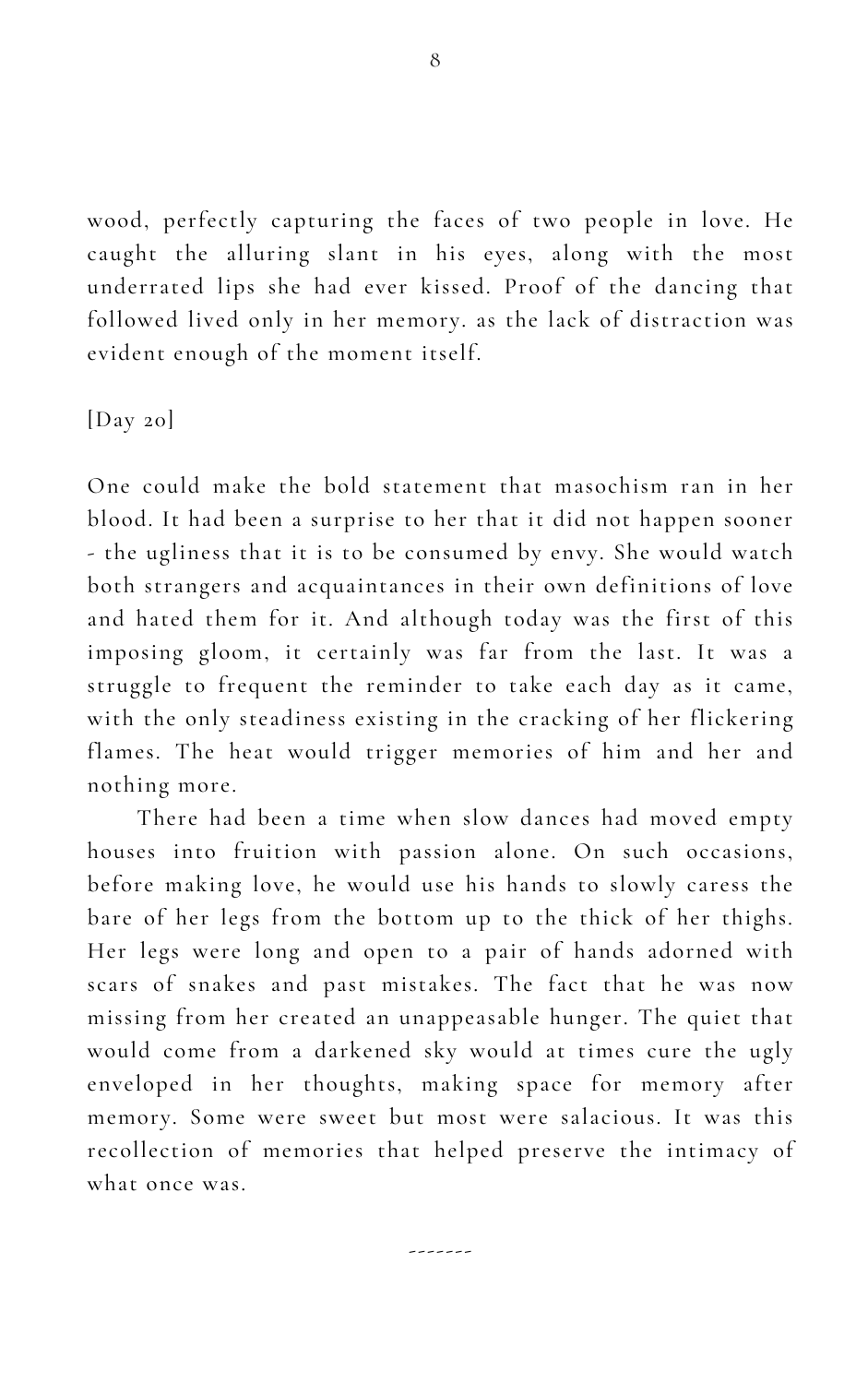## [Day 27]

The day had come where she had arrived at a solemn intermission from her regularly scheduled specks of optimism. She had inevitably lost count as to the day and could not seem to reach the section of the mind that cared. Extensions were coming in herds and there was nothing to be done but accept. Useless was to reach for love in a time where longing of the past weighed heavy on the minds of most. There was no denying the necessity of these extensions, but neither was the grand necessity of reacquainted love. Although the day was bleak and gray, and for no particular reason, the mysteries of the coming night seemed promising. She continued to sit and ponder, stand and ponder, and lay and ponder. Her 27th day in quarantine had her wishing for more candles, as her current collection had been dwindling in

daily sparks of madness. She looked forward to today as it was scheduled to consistently rain into tomorrow. As she cuddled alongside a book of love, a notification of dire disaster distracted her bubble of peace; more deaths.

The pandemic had now infected over 1.5 million bodies worldwide and killed over 90,000 of them. She closed her eyes and took three deep breaths before walking over to the therapy that was her window. She opened her eyes to what was perceived to be a collection of pearls attached to branches of trees nature's peace offering for an uninterrupted downpour. She felt as if the nightfall was leading her mind down pathways no longer available to her, serving only the purpose of fleeing nostalgia, when it had brought peace just the week before. Before she could fall deeper, she made her way to her celibate sheets, closed her eyes to rest, and counted the days as if they were sheep.

 $[Day \; 3I]$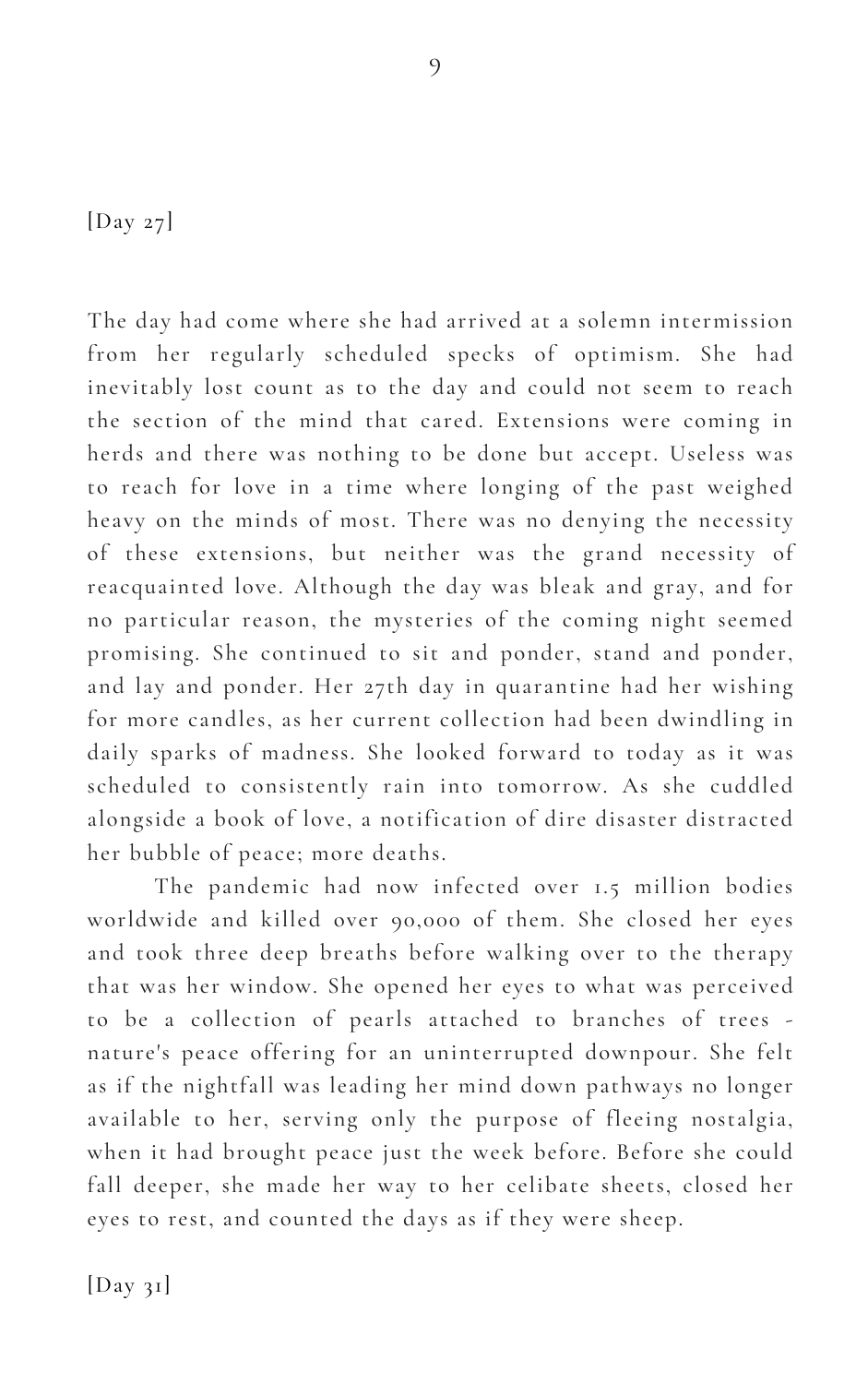As the reach for sanity became increasingly difficult, she did her best to mute news outlets who drowned its viewers into quicksand's of contradictions. Yet, not all days were days of strength. She gave in to temptation and immediately faced regret. She witnessed dozens of coffins, pristine and dark brown, waiting in line for cremation in a section of Spain. Although it was common knowledge, the realization that those who died of this illness would do so alone sunk in as deep as her soul could bear it. Families of the dead would be cheated of their ' goodbyes' and 'I love you's' , blindsided by rage that would rise due to mourning without the physical. Inconsolable was the despairing solitude of such loss. The principal factor operating against her was suddenly made clear; love in the time of Corona was all she had.

[Day 33]

The sun had made its comeback today, bringing with it a salty breeze that had traveled through massive terrain and grapevine covered valleys. The corner palm tree creaked like a door from a horror film, a noise more apparent the slower it moved. Some had said that the end of the world was already here, for they were floating upon a corpse whose bones rotted in waste, greed, cruelty and abuse. Slow, like the creaking tree, basking in the sun like the rest of them, revealed only in uncertainty; slow, like that of decay. Sleep's inconsistency was stress's repercussion. It could have been the mourning of normalcy that produced restless nights and anxious days. A simple journey for food had her coming home feeling as if she had traveled by foot for days under the sweltering sun. The stress seemed to linger and multiply in the overthinking while in public. She had to constantly remind herself to peel her shoulders away from her ears while also releasing the tension causing the wrinkle in between her brows. 'Relax ' was becoming more and more of a foreigner in her body as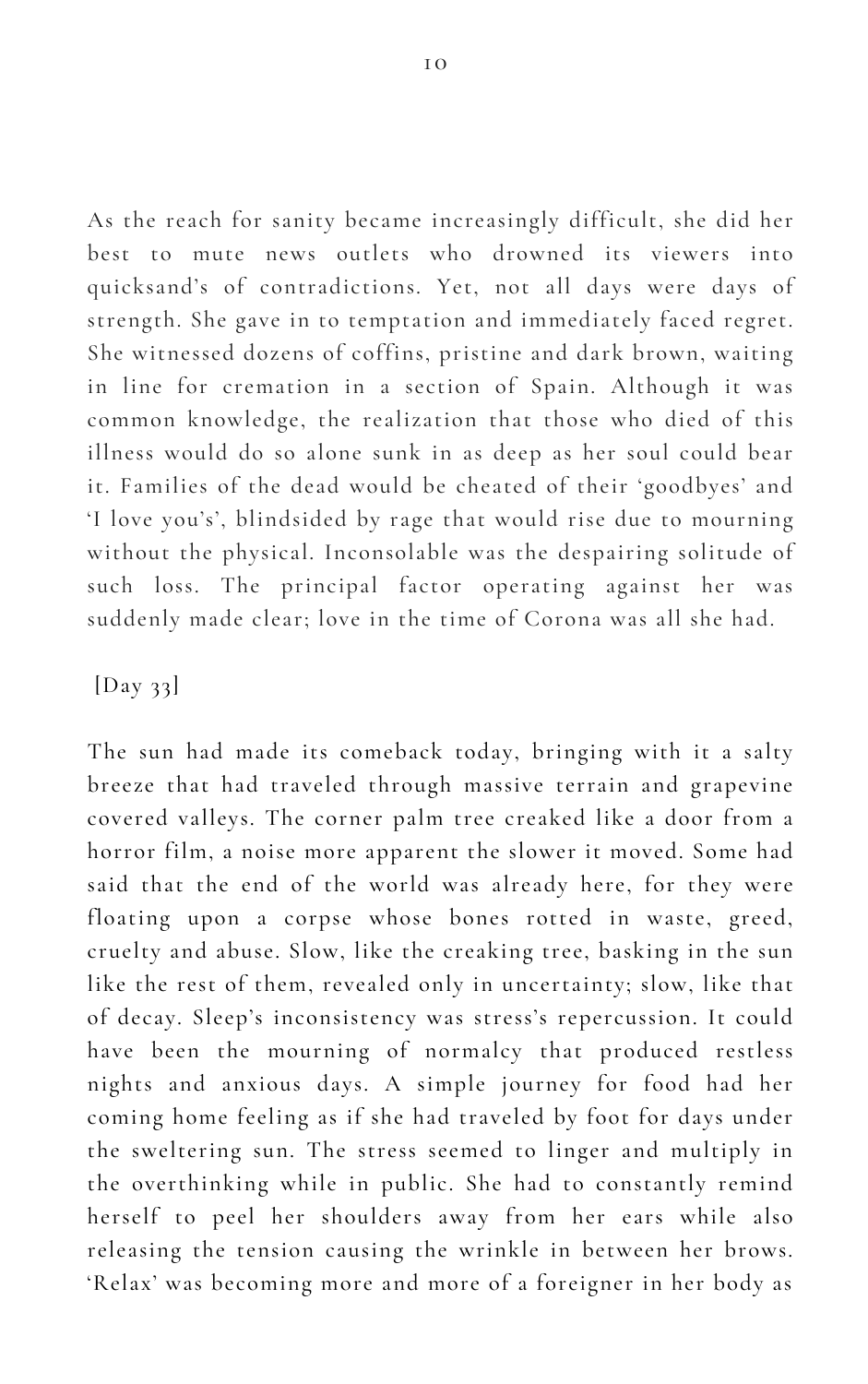the days turned into weeks, and the weeks into months. Where was the light that never went out? When could she bask in the energy of music, people, youth and life?

## [Day 40-something]

It was not easy to sit by and watch as her divided country made a mockery of itself. Most followed the orders put in place that were meant to protect; yet there were others who claimed to be stripped of their rights. Those of whom she did not know personally had spent their days rotting in their own impoverished ways of thinking - a mentality assigned to the privileged. A rise in protests for the return to normalcy consisted of the most feeble minded. A rise in temperature had also begun to affect the public's obedience, for miles of beaches had turned into hot zones. It was only a matter of time before even the most

cautious took their chances towards the possibility of death.

- Love -

[Day 60-something]

The surplus of time, distance, and predicted neglect had led her to fill her deprivations with complementing vowels from a tempting soul. The innocent intent had brought color to her cheeks and aroused her mind in new ways, admitting the creation of contradictory guilt of pleasure. And although lines had never crossed and skin had never touched, she had begun to feel an affliction from the shadows of love both old and new.

Memories of him had begun to blur as he repeatedly overlooked the needs of her heart. The neglect and differences of thought was enough to famish the profoundness of her soul.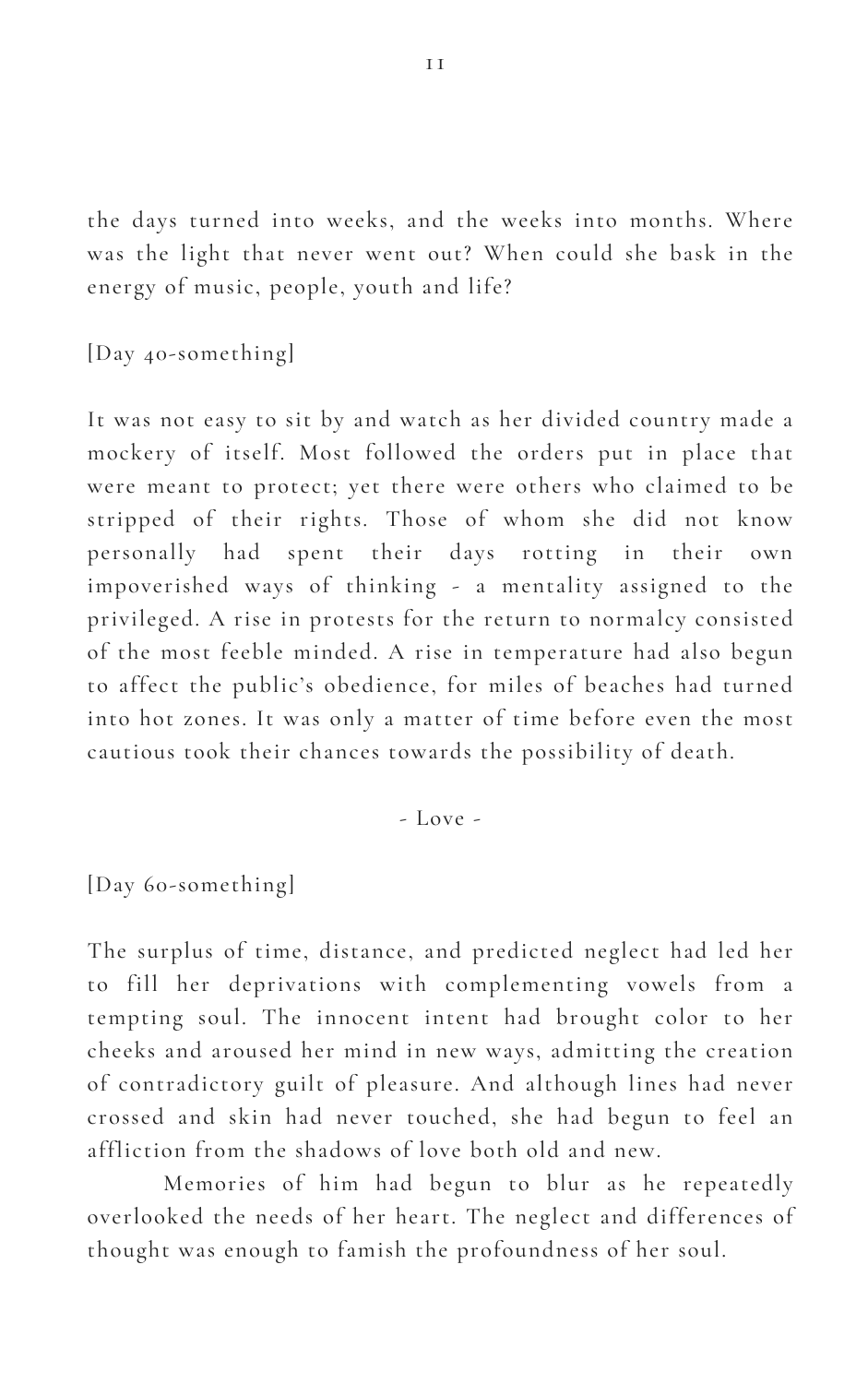Looking ahead was what tired her the most - the uncertainty was taunting. Looking to the past used to be nothing but soothing memories and lessons learned. Today, the past flickered from exhaustion from trying not to slouch. She now looked for a deeper understanding that she hoped would soften her heartache rather than cause it.

What else could this have been but voyages of love? Stages of love tackling the slowness of honey, smuggling the driest of tears, tepid and mosey. It was day 60-something and she was sick of it all. Her patience was growing thin. Her longing was a form of suffering that no one around her knew how to mend. There was no silver lining, no light at the end of the tunnel, no set date for when they 'd be able to hold each other once more. She watched as time slipped away, questioning not when, but if, their love would survive Corona. Torture was to sleep with everything but him: night's suffocated by day 's lingering heat, distant voices echoing from the street below, a set of white pillows drenched in anxiety, and a hand on her inner thigh she wished belonged to him. Morning's blue skies and radiant sun had been overshadowed by restlessness as marks of love remained absent. Again, she envied lovers in quarantine together, knowing all too well that many of them would never appreciate the luck they were given. She wanted to be carried into remembrance, taken by scents of lavender and eucalyptus. She wanted to be carried into his embrace, protecting her from forgetting the unity of body and soul. Remembering to never forget the purpose she carried in her heart, hoping to find the path that transgressed love into hope. But like her love, the world had been staying stagnant or getting worse. Also like her love, she had found a hint of hope into believing that the world could change for the better; a belief often deemed foolish. She was, after all, a hopeless romantic with more than just people, but towards everything that outlined the curves of her heart.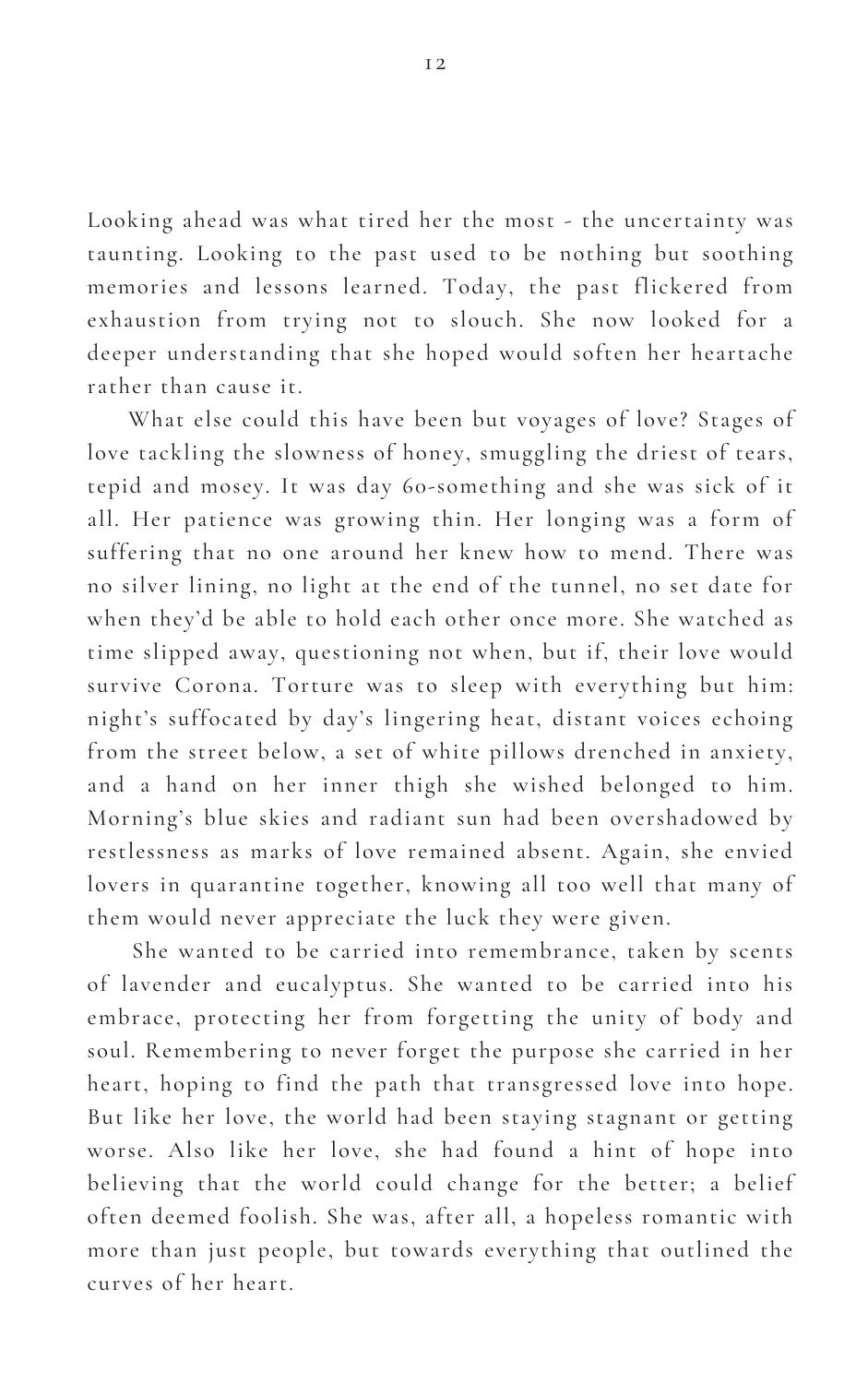13

-------

Business and plans that had been a past nuisance put in place as a diversion to matters of meaning were scheduled to return. The world was due to begin again, and that was enough to terrify her. Her trust in humanity had begun to collapse as violation of racial contracts had been documented, all while the inconvenience on white America was making headlines. There was a certain kind of people of self-entitled descent who could only move one way: the imbecilic way. Corona, just like the election of the current President, had unleashed truths hidden in plain sight. And Corona, just like America's biggest embarrassment, was running alongside a killer that has never shied in seeping through the soil of stolen land, watered and nourished by tears and bloodshed of the oppressed.

In between the world's demise and her own personal strive to

stay afloat, she would fantasize and revel in happiness from life before rampant diseases and racist degenerates. Fantasies were close cousins of memories - the only difference was that one had already occurred while the other was merely intention. It was her last one before bed, before the end of a long weekend spent at home instead of out dancing somewhere. There was a wealth to her imagination, and it showed. She imagined wearing a light sundress, sitting on a serape dressed in colors of its own, during a sweltering summer day as the light breeze carried boleros into her open heart. It was late afternoon and the hummingbirds were tickling the yellow of the sunflower. The heat, wrapping her in an embrace, bringing reflection to the glow of her skin. It was almost as if she were sunbathing underwater. He was there, of course, for love would be hollow without him. He was admiring the rays that held their breath just to kiss her skin. Her glass of sangria perspired in her hand while traces of berries of blue and red floated to the top - it was a day uncalculated by time, present